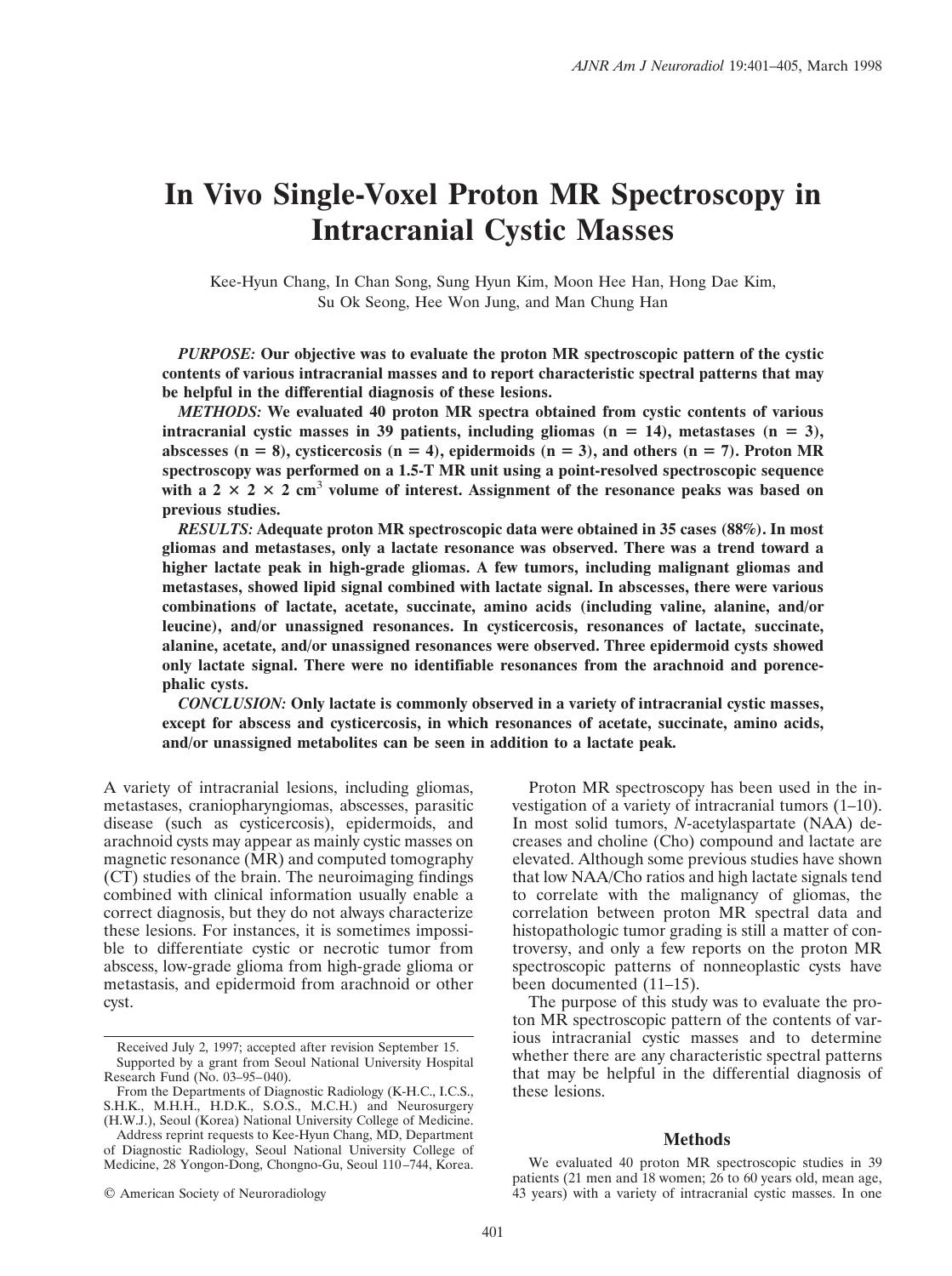Fig 1. Pathologically proved pilocytic astrocytoma.

*A*, Axial T2-weighted MR image (4000/100/1) shows a large cystic mass in the cerebellum. The VOI (*box*) of  $2 \times 2 \times 2$  cm<sup>3</sup> includes only the cystic fluid.

*B*, Proton MR spectrum (2000/270) from the cystic fluid shows only a lactate (*Lac*) peak. The lactate peak was inverted with an echo time of 135 (not shown).



.<br>PPM

Fig 2. Pathologically proved glioblastoma multiforme.

В

*A*, Sagittal contrast-enhanced T1-weighted MR image (500/16) shows a large ring-enhancing cystic mass in the left temporal lobe. The VOI (box) of  $2 \times 2 \times 2$  cm<sup>3</sup> is entirely within the cystic fluid.

Proton MR spectra at 2000/270 (*B*) and 2000/135 (*C*) from the cystic fluid show only a lactate (*Lac*) peak. Note inversion of the lactate peak in *C* due to J-coupling.

patient with multiple brain abscesses, proton MR spectroscopy was performed for two abscesses. The cystic masses included low-grade gliomas (grades I and II) ( $n = 3$ ), high-grade gliomas (grades III and IV) ( $n = 10$ ), ganglioglioma ( $n = 1$ ), metastases  $(n = 3)$ , trigeminal neurinoma  $(n = 1)$ , craniopharyngioma  $(n = 1)$ , abscesses  $(n = 8)$ , cysticercosis  $(n = 4)$ , epidermoids  $(n = 3)$ , arachnoid cysts  $(n = 2)$ , peritumoral meningioma cysts ( $n = 2$ ), and porencephalic cyst ( $n = 1$ ). All neoplasms, epidermoids, and abscesses were confirmed pathologically. For the abscesses, the etiologic agents were confirmed microbiologically in six patients: *Streptococcus intermedius* in three, *Eubacterium lentum* in two, and *Staphylococcus epidermidis* in one. In patients with cysticercosis, the diagnosis was based on both the CSF enzyme-linked immunosorbent assay (ELISA) test for cysticercus-specific antibody and the MR imaging findings, and was verified at surgery in two patients. In patients with nonneoplastic cysts, such as arachnoid cyst or porencephalic cyst, diagnosis was based solely on the MR findings.

All proton MR spectroscopic studies were performed on a clinical 1.5-T MR system with a circularly polarized head coil before any treatment was initiated. MR imaging, with either T1- or T2-weighted sequences in three orthogonal planes, preceded proton MR spectroscopy in order to define the volume of interest (VOI) of  $2 \times 2 \times 2$  cm<sup>3</sup>. The VOI was confined to the central cystic contents in all but five lesions (one glioma, one metastasis, two abscesses, and one cysticercosis), in which approximately 10% to 20% of the VOI contained solid components. The spectra were obtained using a point-resolved

spectroscopic (PRESS) sequence with parameters of 2000/270/ 128 (repetition time/echo time/excitations) in all patients. In two thirds of the patients, MR spectra were additionally obtained with an echo time of 135 to confirm the phase reversal shown by J-coupled metabolites (ie, lactate and amino acids). Before spectroscopic measurements were obtained, the field homogeneity was optimized over the selected VOI by observing the proton MR signal of tissue water with the spatially selective PRESS sequence. Typical full widths at half maximum of 4 to 8 Hz were achieved in most examinations. The water signal was suppressed by a frequency-selective saturation pulse at the water resonance. A sweep width of 1000 Hz was used with a data size of 1024 points. Only the second half of the echo was acquired. Following the zero-filling of 4096 points in all freeinduction-decay data, an exponential line broadening (center, 0 milliseconds; half time, 150 milliseconds) was done before Fourier transformation. A zero-order phase correction was applied to all spectra.

Assignment of resonance peaks for the metabolites, including acetate, succinate, and amino acids, was based on previously documented studies of brain abscess (11–14, 16). The resonance peak of lactate was arbitrarily assigned to one of three grades, low  $(+)$ , medium  $(++)$ , or high  $(+++)$ , relative to the peak height of water. The proton MR spectroscopic patterns of some abscesses and cystic or necrotic tumors in this study and the method by which arbitrary lactate peak grades were assigned have been described in detail elsewhere (16).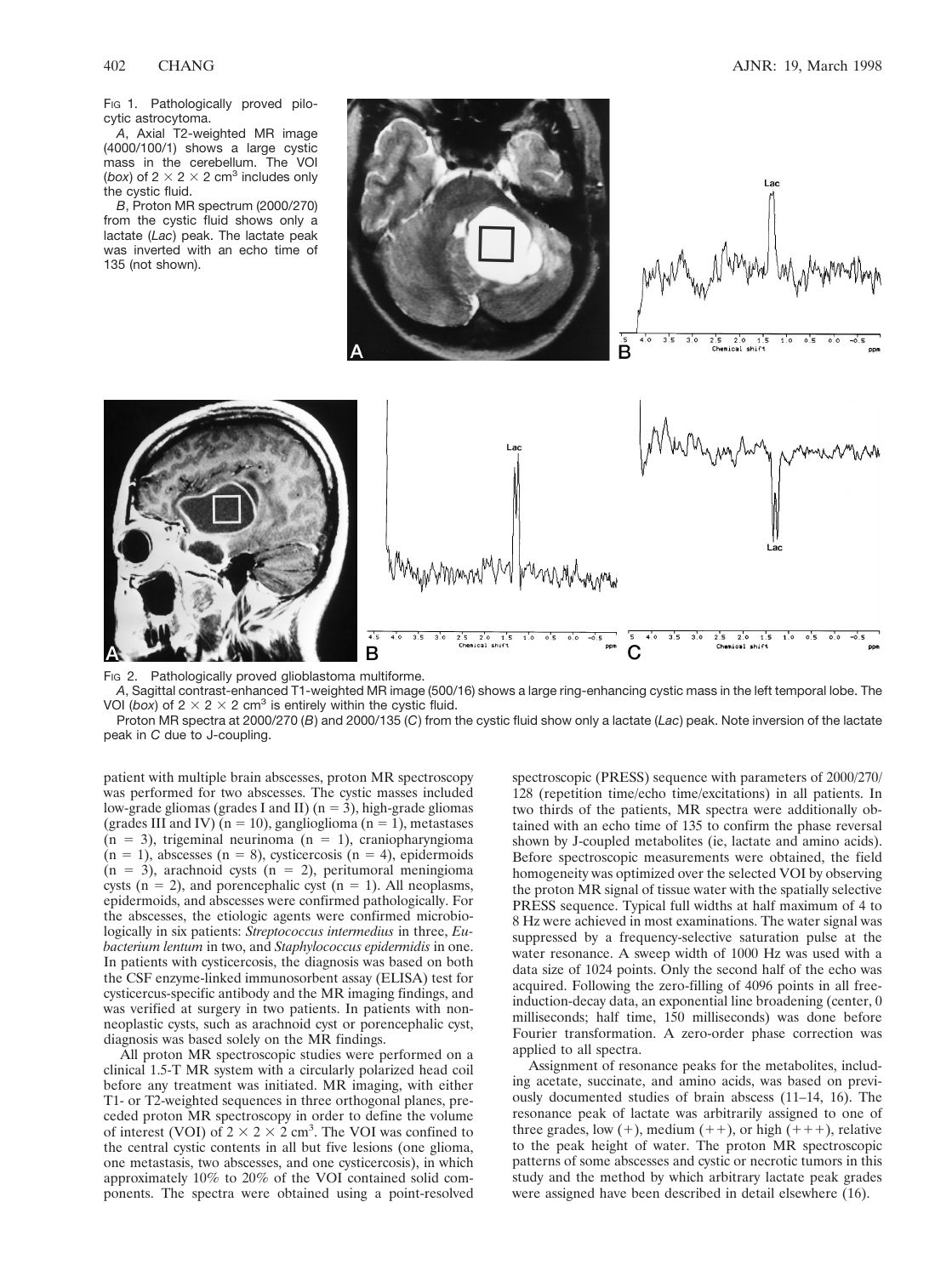

#### **Results**

The MR spectra were of analyzable quality in all but five patients in whom the spectra were unacceptable because of either poor shimming conditions (one each with high-grade glioma, craniopharyngioma, or peritumoral meningioma cyst) or contamination from neighboring fat (one each with arachnoid cyst or cysticercosis in the superficial brain surface close to the calvaria).

In all three cases of low-grade glioma (Fig 1) and in eight of nine cases of high-grade glioma (Fig 2), only a lactate resonance (1.3 ppm) was observed. In the remaining cases of high-grade glioma, a lactate resonance plus a lipid signal were found. The peak height of the lactate signal was low  $(+)$  in all low-grade gliomas and in three high-grade gliomas. Of the remaining six high-grade gliomas, five showed a medium lactate peak  $(++)$  and one showed a high lactate peak  $(+++)$ . One cystic ganglioglioma in the cerebellum also showed only a lactate resonance, which was of medium peak  $(++)$ . Among the three metastases, two showed only a lactate resonance of medium peak  $(++)$ ; the remaining metastasis, from lung cancer, showed multiple peaks: lactate, at 1.3 ppm; broad signal (presumably from lipid), at 0.8 to 1.2 ppm; Cho, at 3.2 ppm; creatine (Cr), at 3.0 ppm; and NAA, at 2.1 ppm (Fig 3). The resonance peaks Fig 3. Pathologically proved metastasis from lung cancer.

Proton MR spectra at 2000/270 (*A*) and 2000/135 (*B*) from the central cystic fluid of a metastatic tumor in the right cerebellum show elevated lactate (*Lac*) and lipid (*Li*) peaks. Cho, Cr, and NAA peaks are also seen, probably resulting from inclusion of the solid portion of the tumor. At MR imaging, the VOI of  $2 \times 2 \times 2$ cm<sup>3</sup> mostly included the cystic portion, but small parts of the solid wall were also included (not shown).

Fig 4. Pathologically proved abscess.

*A*, Sagittal contrast-enhanced T1 weighted MR image (500/16) shows two ring-enhancing masses with surrounding edema in the left posterior temporal lobe. The VOI ( $box$ ) of 2  $\times$  $2 \times 2$  cm<sup>3</sup> is confined to an abscess cavity.

*B*, Proton MR spectrum (2000/270) shows tall acetate (*Ace*, 1.9 ppm) peak and succinate (*Suc*, 2.4 ppm), lactate (*Lac*, 1.3 ppm), amino acids or lipids (aa or Li, 0.9 ppm), and unassigned (*?*, 2.2 ppm) peaks. The phase reversal of the lactate (1.3 ppm) and the amino acid (valine or leucine, 0.9 ppm) was well documented on an MR spectrum at 2000/ 135 (not shown).

representing NAA, Cho, and Cr were also identified in the other patients in whom the VOIs contained some adjacent solid tissues. One trigeminal neurinoma revealed a lactate resonance of medium peak  $(++)$  and two unassigned resonances at 3.4 and 3.6 ppm.

In seven of the eight patients with abscesses (Fig 4), there were various combinations of resonances from lactate; acetate (1.9 ppm); succinate (2.4 ppm); amino acids, including valine, alanine, and leucine (0.9, 1.5, 3.6 ppm, respectively); lipid; and unassigned metabolites (one each at 2.2, 2.9, 3.2, 3.4, 3.8 ppm). The resonance of lactate had a high peak  $(+++)$  in three patients and a medium peak  $(++)$  in five. Resonance peaks from acetate and succinate were observed in five and four patients, respectively. Resonances from alanine (1.5 ppm) and leucine (3.6 ppm) were found in four and two patients, respectively. A peak at 0.9 ppm on MR studies obtained with an echo time of 270, which had a phase inversion at an echo time of 135, was seen in four abscesses, highly suggestive of amino acid (valine or leucine), but not lipid. In the other patients who were not studied with an echo time of 135, the peak at 0.9 ppm remained undifferentiated between lipid and amino acid. There were five unassigned peaks at 2.2, 2.9, 3.2, 3.4, and 3.8 ppm, respectively, in three patients with brain abscess. In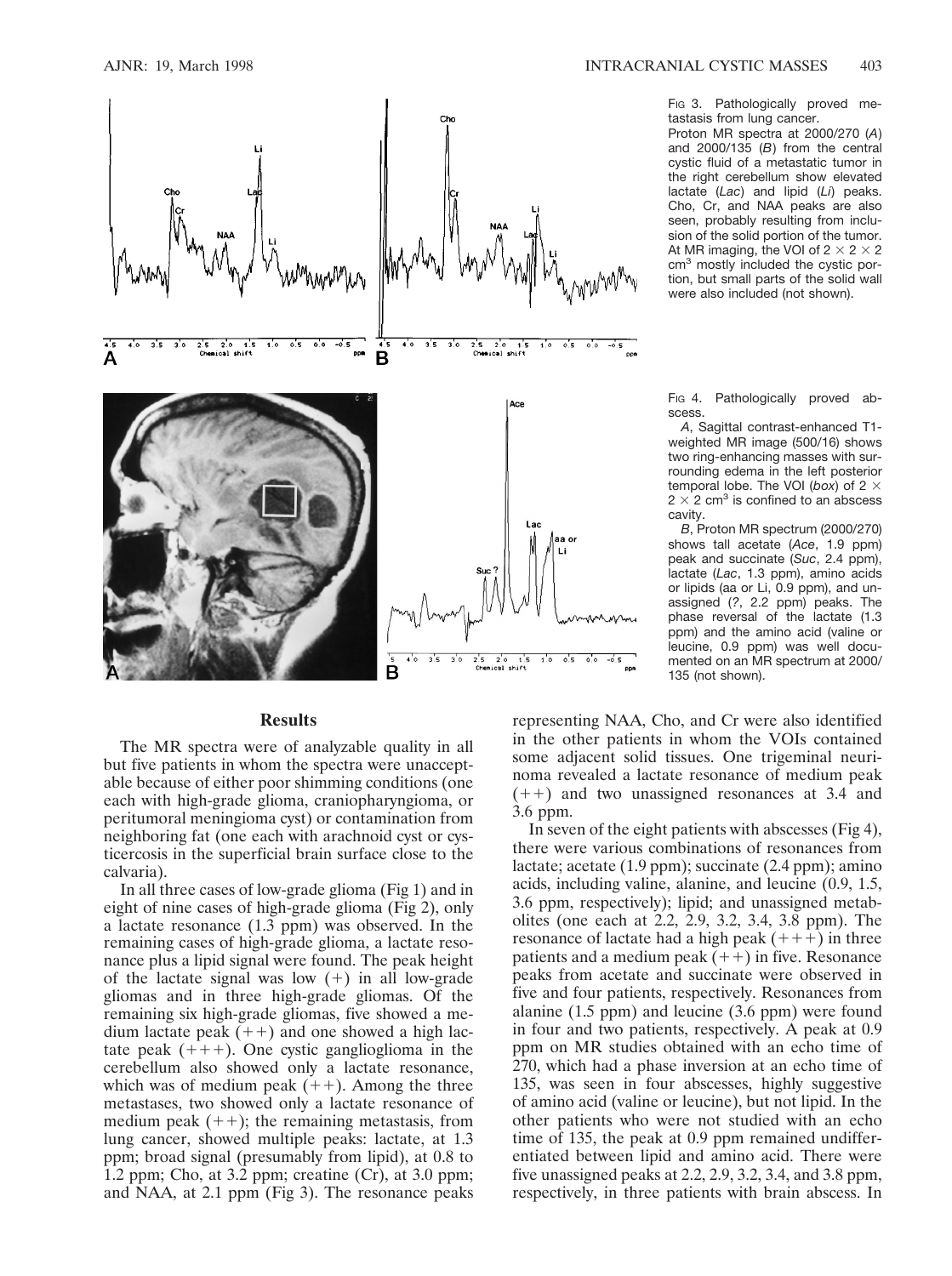

Fig 5. Pathologically proved cysticercosis.

*A*, Sagittal contrast-enhanced T1-weighted MR image (500/16) shows a large cystic mass with a small mural nodule (scolex) in the right temporal lobe. The VOI (*box*) of  $2 \times 2 \times 2$  cm<sup>3</sup> is entirely confined within the cyst.

*B*, Proton MR spectrum (2000/270) shows elevated lactate (*Lac*), alanine (*Ala*, 1.5 ppm), and succinate (*Suc*, 2.4 ppm) peaks.

*C*, Proton MR spectrum (2000/135) shows inversion of the lactate and alanine peaks. An unassigned peak (*?*) around 3.3 ppm is also seen.



FIG 6. Proton MR spectrum (2000/270) from a large pathologically proved epidermoid cyst in the left cerebellopontine angle shows only a lactate (*Lac*, 1.3 ppm) peak. The VOI of  $2 \times 2 \times 2$ cm<sup>3</sup> was confined to the mass (not shown).

patients with cysticercosis, resonances were seen from lactate in three, from succinate in three, from alanine in two, from lipid in two, from acetate in one, and from an unassigned peak around 3.3 ppm (only at an echo time of 135) in one (Fig 5). All three patients with epidermoid cysts (Fig 6) had lactate signals of only low  $(+)$  or medium  $(+)$  peaks. One arachnoid cyst, one peritumoral meningioma cyst, and one porencephalic cyst showed no measurable resonances.

## **Discussion**

All cystic tumors and inflammatory cysts (abscesses and cysticercosis) and some nonneoplastic cysts in our study commonly showed a lactate signal, indicating that lactate is a nonspecific metabolite that results from anaerobic energy generation (eg, glycolysis). All cystic and necrotic tumors except two (one glioma and one metastasis) exhibited only a lactate signal of variable peak height, regardless of histopathologic type and grading. In two cases, lactate and lipid signals were observed. As stated earlier, the lactate level was assessed by relative grading, not in absolute terms. It was based on the ratio of the integral of the

lactate peak to the integral of the unsuppressed water peak. The ratio was as small as  $10^{-5}$  to  $10^{-3}$  (16). The wide overlap in the peak lactate heights of low- and high-grade tumors suggests that proton MR spectroscopy is of limited value in the diagnosis of cystic tumors and in the grading of malignant lesions, although high-grade tumors have a tendency toward higher lactate peaks. Our results are consistent with those of previous reports (8, 11). Although in one study (14), the presence of a Cho signal was reported in primary cystic neoplasms, we found no case of a cystic tumor showing a Cho peak.

In brain abscesses, the spectra showed elevation of acetate, succinate, and some amino acids, as well as lactate and lipid, which appear significantly different from the spectra of cystic or necrotic brain tumors. These results also agreed well with those of other studies (12–14). Increases in lactate, acetate, and succinate presumably originate from the enhanced glycolysis and fermentation of the organism (12, 14). Amino acids, including valine and leucine, are known to be the end products of proteolysis by enzymes released by neutrophils in pus (17). To our knowledge, detection of resonance peaks from acetate, succinate, and such amino acids as valine and leucine has not been reported in proton MR spectra of brain tumors.

Discrimination between amino acids (ie, valine or leucine at 0.9 ppm) and lipid (at 0.8 to 1.2 ppm) is important, because lipid signals may exist in both brain tumors and abscesses, whereas amino acids are not seen in proton MR spectra of brain tumors, suggesting that amino acids may be markers for brain abscesses. Therefore, if there are resonance peaks at around 0.9 to 1.5 ppm on proton MR spectra obtained with an echo time of 270, an additional spectrum obtained at an echo time of 135 would be necessary to discriminate lactate or amino acids signals from lipid signal. It is known that with an echo time of 135, phase inversion occurs as a result of J-coupling in lactate and amino acids, but not in lipid (14), which